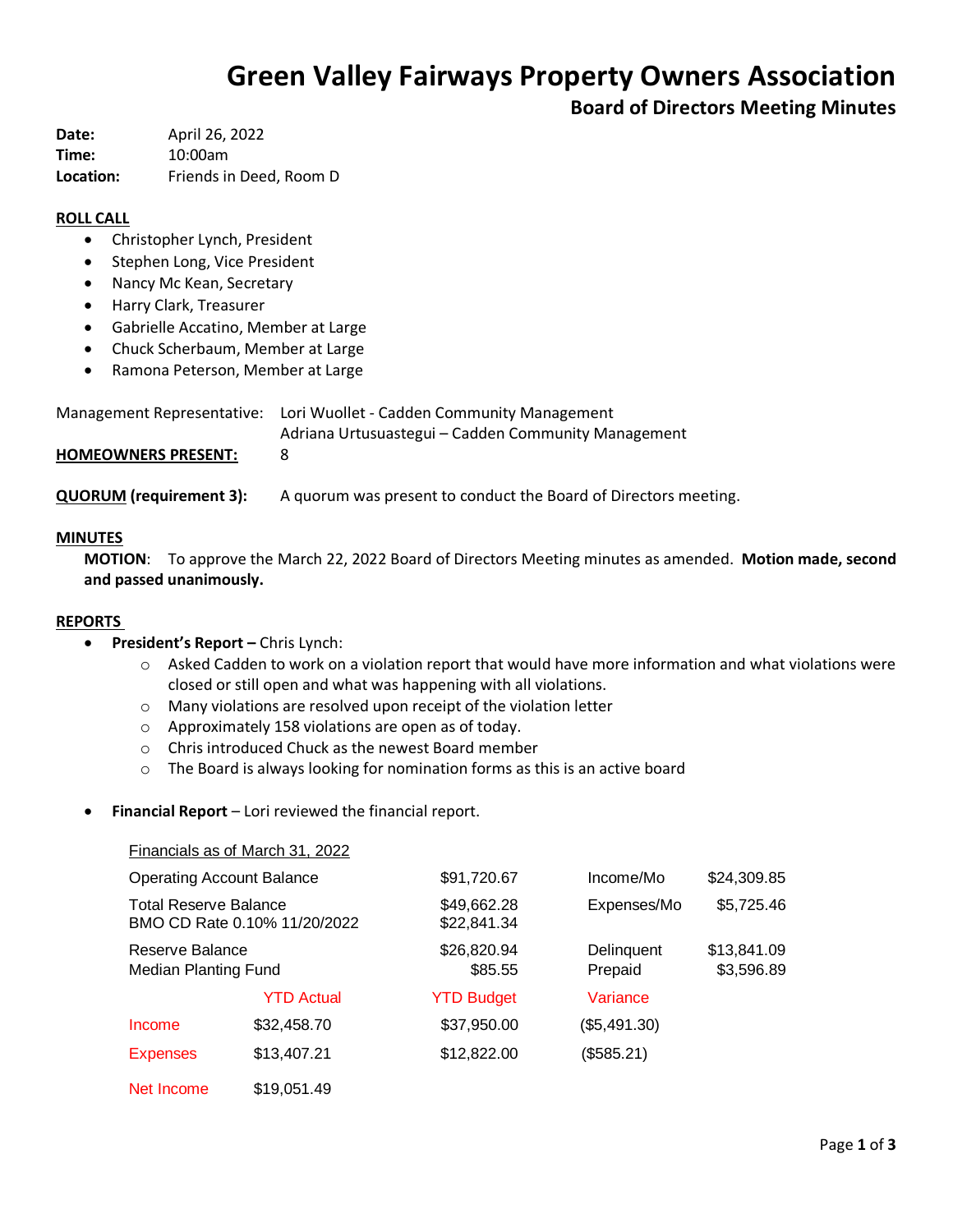**Managers' Report** – Lori Wuollet provided an update on various items.

## **Committee Reports**

- o **Architectural** Chris Lynch:
	- o Chris explained how the ARC Committee works
	- $\circ$  Steve Long was appointed at the last meeting for Chair of the ARC but has resigned. Resignation accepted.
	- o **MOTION**: To accept Steve Long resignation as the chair of the ARC Committee. **Motion made, second and passed 7-1 with Steve abstaining.**
	- o Chuck Scherbaum has volunteered to Chair the committee once he returns from Alaska.
	- o **MOTION**: Chris Lynch will be the interim Chair of the ARC Committee until Chuck Scherbaum takes over in the fall. **Motion made, second and passed unanimously.**
	- $\circ$  ARC Guidelines. Chris would like to go thru the guidelines and Rules and Regulations to change anything that says Stratford or Cadden and just reference the management company.
	- $\circ$  ARC Committee would like Cadden to approve items that does not need to be seen by the committee such as painting requests with an approved color, staining requests, flag poles and solar panels if located on the roof. Chris will present at the next meeting.
	- $\circ$  Flags considered appropriate to fly under 3.11 will be discussed at the next meeting.
- o **Nominating**  Chris Lynch:
	- o Nothing to discuss

## **ACTION ITEMS**

- o **Insurance:**
	- o Chris is still reviewing and will report back with recommendations at the next meeting.
- o **Website:**
- o Chris explained the current website setup
- o Cadden website is available for \$100.00 a month
- o Discussed this at a prior meeting but the motion was not approved
- o Chris explained how the Cadden website works
- o Motion made but item tabled after discussion
- o Cadden will gather additional information to present
- $\circ$  Cadden will ask Chuck if items on the website are archived and if he has a visit counter currently on the website.
- o **Newsletter:**
	- o Harry would like to have a regular newsletter
	- o It would be helpful to have additional email addresses
	- $\circ$  Cadden suggested to send out an information sheet to be returned in the next annual meeting packet.
	- o This item will be revisited later this year.

## o **AZ Law Update:**

- o Chris explained how he interprets the new AZ law.
- o Discussed issue and how it affects the association.
- $\circ$  Does the prior CC&R's give adequate notice of change to the homeowner?
- o Chris will review the prior CC&R's

## o **Framework for enforcement reporting to the board:**

- o Discussed during Presidents report
- o **Kelia Glenn Update**
	- $\circ$  Non-conforming use documents were prepared and delivered. We are awaiting signature.

## **NEXT MEETING**

The next Board of Directors meeting will be held on May 24, 2022, 10:00 am at Friends in Deed, Room D